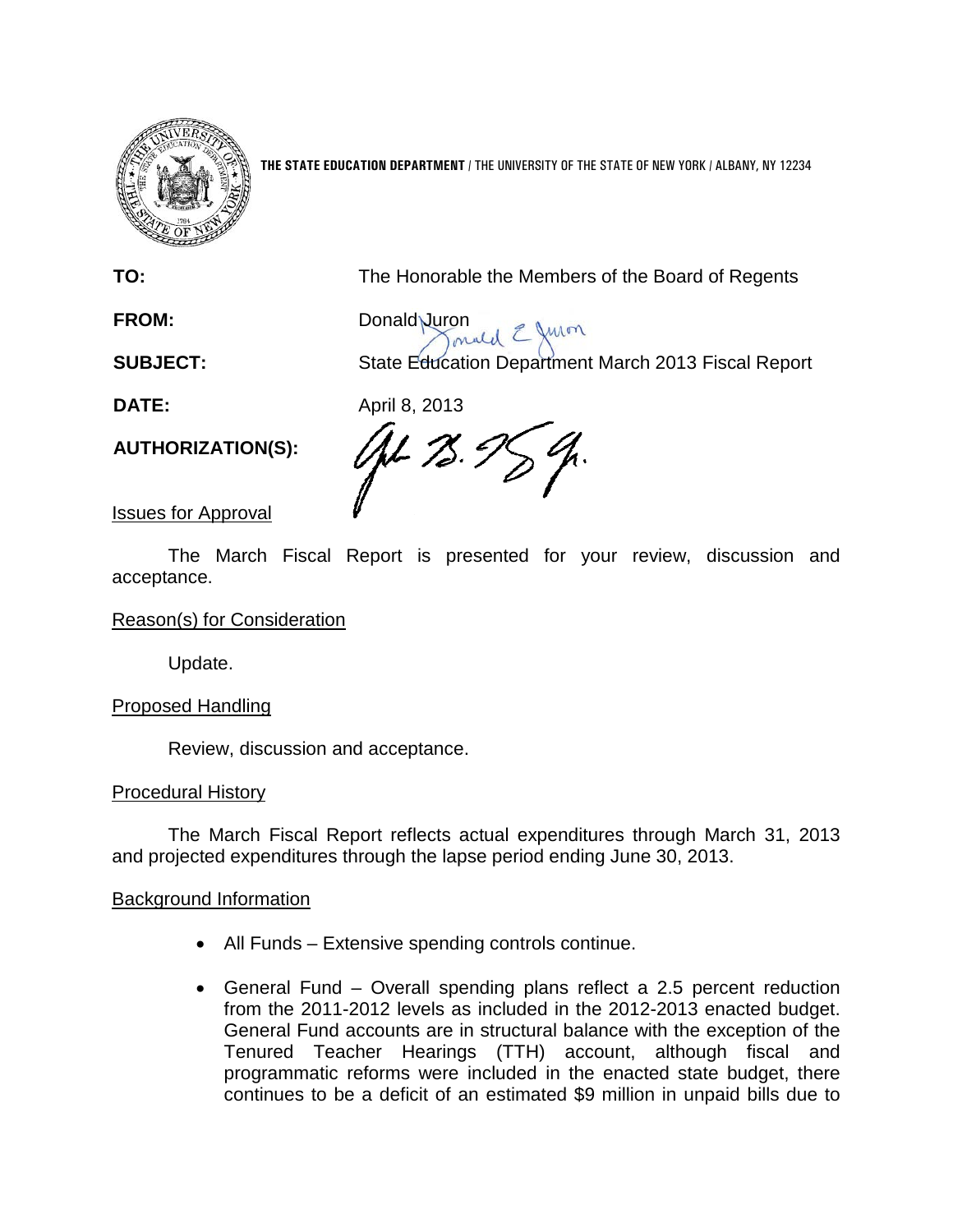chronic underfunding of this program. Based on the new TTH legislation, effective for State Fiscal Year 2012-13, claims received for cases commencing after April 1, 2012 will be paid first from the appropriation. Any funds remaining after new case claims are paid will be used for prior year claims.

- Special Revenue Our revenue accounts are all in structural balance on a current year basis and the accumulated negative balance in the Cultural Education Account is being reduced by approximately \$2,800,000.
- Federal This report reflects current year plans for two year grant awards.

The 2013-14 Executive Budget includes the following for SED operations:

- Continued funding to support the baseline Regents exams programs for all Regents exams offered in the current school year including January Regents (\$8.5 million).
- An additional \$1.5 million for the High School Equivalency program.
- An additional \$1.9 million for Tenured Teacher Hearings along with the removal of language giving priority to payments for hearings commencing after April 1, 2012.
- An additional \$172,000 for the Conservation and Preservation of Library Materials and the Talking Book and Braille Library.
- Continuation of all other State Operations and Special Revenue Account support at last year's levels.
- Continuation of the Department's approved FTE total at 2,765. (Note: The actual number of FTEs currently is 2,620)

## Recommendation

I recommend that the Board of Regents accept the March 2013 State Education Department Fiscal Report as presented.

## Timetable for Implementation

N/A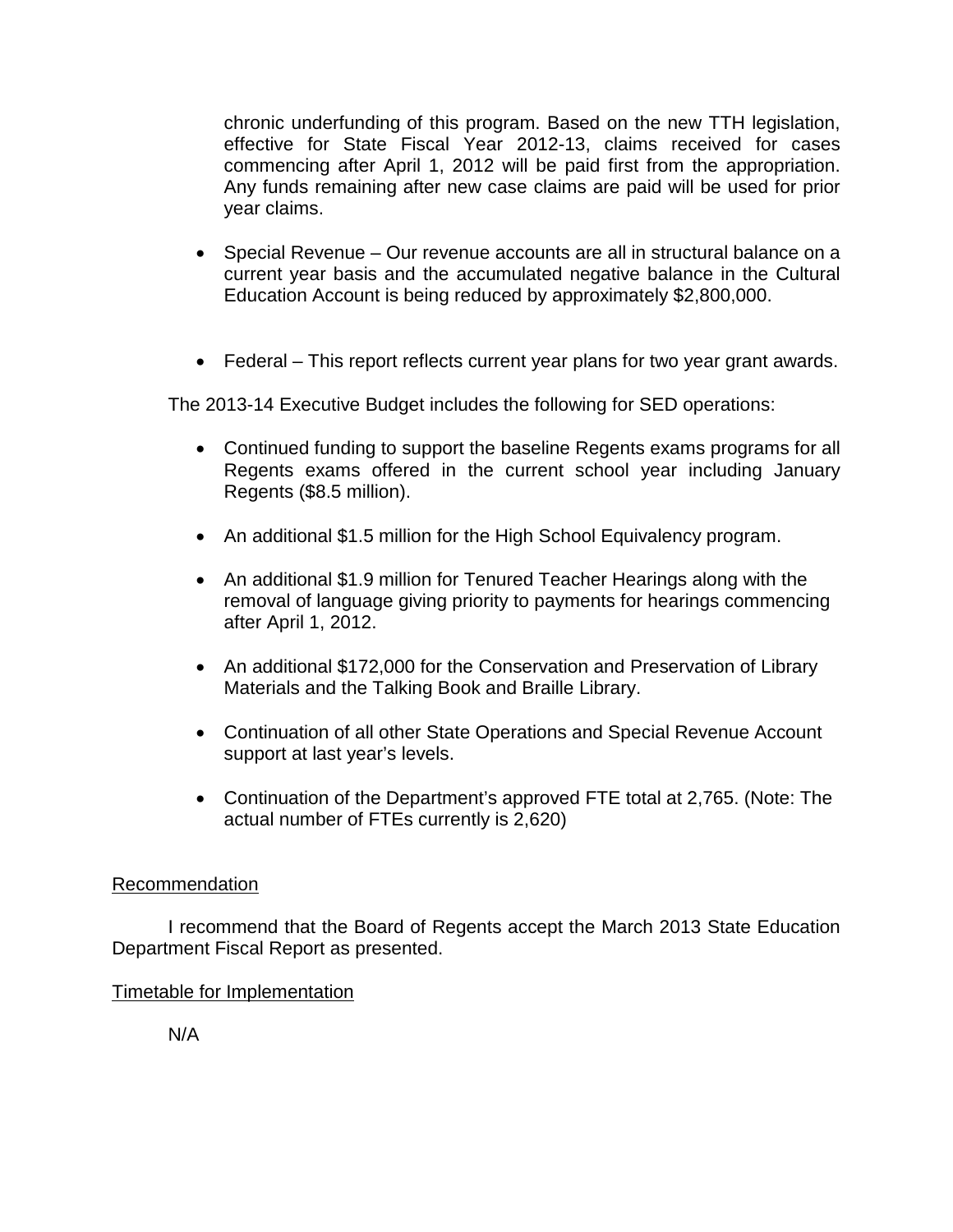### **STATE EDUCATION DEPARTMENT GRAND TOTALS FINANCIAL STATUS AS OF March 31, 2013**

#### *For State Fiscal Year 2012-13*

|                                                                                                                        |          | (1)                             | (2)                                    | (3)                                                      | (4)                                                 | (5)                                                    | (6)                                                      | (7)                                                   | (8)                                              | (9)                                                            |
|------------------------------------------------------------------------------------------------------------------------|----------|---------------------------------|----------------------------------------|----------------------------------------------------------|-----------------------------------------------------|--------------------------------------------------------|----------------------------------------------------------|-------------------------------------------------------|--------------------------------------------------|----------------------------------------------------------------|
|                                                                                                                        |          | Available<br>Funds<br>on 4/1/12 | 2012-2013<br>Projected<br>Revenue      | Cumulative<br>Projected<br>Revenue<br>2012-2013          | Actual<br>Expenditures<br>Through<br>3/31/13        | Projected<br>Expenditures<br>to Program<br>Period End  | Total<br>Expenditures<br>Actual and<br>Projected         | 2012-2013<br>Projected<br>Revenue vs.<br>Expenditures | Projected<br>Structural<br>Balance<br>at 3/31/13 | Cumulative<br>Projected<br>Balance<br>at Program<br>Period End |
| <b>GENERAL FUND</b><br>Personal Service<br>Nonpersonal Service                                                         | Subtotal | 0<br>$\Omega$<br>$\Omega$       | 25,102,204<br>17,537,796<br>42,640,000 | 25,102,204<br>17,537,796<br>42,640,000                   | 24,018,077<br>12,774,854<br>36,792,931              | 1,084,127<br>4,762,942<br>5,847,069                    | 25,102,204<br>17,537,796<br>42,640,000                   | $\mathbf{0}$<br>0(a)<br>$0$ (a)                       | $\pmb{0}$<br>0<br>$\Omega$                       | $\mathbf 0$<br>$\overline{0}$<br>$\Omega$                      |
| <b>SPECIAL REVENUE</b><br>All Accounts                                                                                 | Subtotal | 13,449,327                      | 158,821,619                            | 172,270,946                                              | 127,088,051                                         | 27,659,628                                             | 154,747,679                                              | 4,073,940                                             | 12,190,232                                       | 17,523,267                                                     |
| <b>FEDERAL FUNDS</b><br>October-September Programs<br>Personal Service<br>Fringe/Indirect Costs<br>Nonpersonal Service | Subtotal | N/A<br>N/A<br>N/A<br>N/A        | N/A<br>N/A<br>N/A<br>N/A               | 52,185,258<br>40,919,921<br>20,640,296<br>113,745,475    | 1,840,467<br>417,017<br>431,809<br>2,689,293        | 50,344,791<br>40,502,904<br>20,208,487<br>111,056,182  | 52,185,258<br>40,919,921<br>20,640,296<br>113,745,475    | N/A<br>N/A<br>N/A<br>N/A                              | N/A<br>N/A<br>N/A<br>N/A                         | N/A<br>N/A<br>N/A<br>N/A                                       |
| July-June Programs<br>Personal Service<br>Fringe/Indirect Costs<br>Nonpersonal Service                                 | Subtotal | N/A<br>N/A<br>N/A<br>N/A        | N/A<br>N/A<br>N/A<br>N/A               | 35, 165, 277<br>27,153,280<br>130,149,600<br>192,468,157 | 13,114,336<br>5,834,325<br>11,625,427<br>30,574,088 | 22,050,941<br>21,318,955<br>118,524,173<br>161,894,069 | 35, 165, 277<br>27,153,280<br>130,149,600<br>192,468,157 | N/A<br>N/A<br>N/A<br>N/A                              | N/A<br>N/A<br>N/A<br>N/A                         | N/A<br>N/A<br>N/A<br>N/A                                       |
| <b>GRAND TOTALS</b>                                                                                                    |          | N/A                             | N/A                                    | 521,124,578                                              | 197,144,363                                         | 306,456,948                                            | 503,601,311                                              | N/A                                                   | N/A                                              | N/A                                                            |

(a) A cumulative deficit of \$9 million is projected by the end of the year as a result of continued underfunding of prior year claims for the Tenured Teacher Hearing program.

1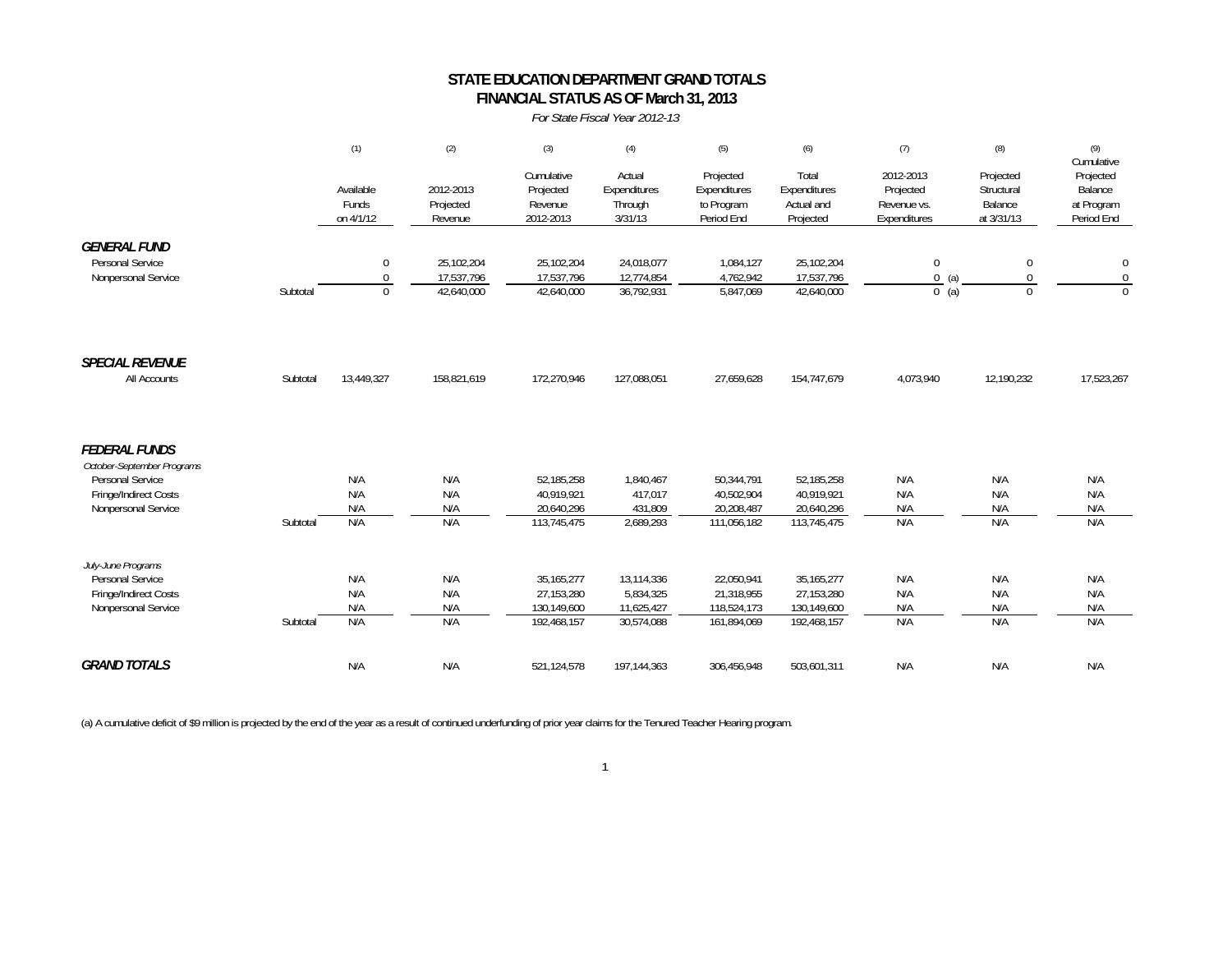#### **FINANCIAL STATUS AS OF March 31, 2013 ADULT CAREER AND CONTINUING EDUCATION SERVICES**

#### *For State Fiscal Year 2012-13*

|                                                                                                                                                                                |          | (1)                                                     | (2)                                                                   | (3)                                                       | (4)                                                 | (5)                                                   | (6)                                                   | (7)                                                                        | (8)                                                                 | (9)<br>Cumulative                                                |
|--------------------------------------------------------------------------------------------------------------------------------------------------------------------------------|----------|---------------------------------------------------------|-----------------------------------------------------------------------|-----------------------------------------------------------|-----------------------------------------------------|-------------------------------------------------------|-------------------------------------------------------|----------------------------------------------------------------------------|---------------------------------------------------------------------|------------------------------------------------------------------|
|                                                                                                                                                                                |          | Available<br>Funds<br>on 4/1/12                         | 2012-2013<br>Projected<br>Revenue                                     | Cumulative<br>Projected<br>Revenue<br>2012-2013           | Actual<br>Expenditures<br>Through<br>3/31/13        | Projected<br>Expenditures<br>to Program<br>Period End | Total<br>Expenditures<br>Actual and<br>Projected      | 2012-2013<br>Projected<br>Revenue vs.<br>Expenditures                      | Projected<br>Structural<br>Balance<br>at 3/31/13                    | Projected<br>Balance<br>at Program<br>Period End                 |
| <b>GENERAL FUND</b><br>Personal Service<br>Nonpersonal Service                                                                                                                 |          | $\mathbf 0$<br>0                                        | 667,000<br>2,039,000                                                  | 667,000<br>2,039,000                                      | 642,247<br>1,939,154                                | 24,753<br>99.846                                      | 667,000<br>2,039,000                                  | $\mathbf{0}$<br>$\Omega$                                                   | $\mathbf 0$<br>0                                                    | 0<br>$\mathbf{0}$                                                |
|                                                                                                                                                                                | Subtotal | $\mathbf{0}$                                            | 2,706,000                                                             | 2,706,000                                                 | 2,581,401                                           | 124,599                                               | 2,706,000                                             | $\Omega$                                                                   | $\Omega$                                                            |                                                                  |
| <b>FEDERAL FUNDS</b><br>October-September Programs<br>Personal Service<br>Fringe/Indirect Costs<br>Nonpersonal Service                                                         | Subtotal | N/A<br>N/A<br>N/A<br>N/A                                | N/A<br>N/A<br>N/A<br>N/A                                              | 45,884,936<br>36,506,056<br>13,997,777<br>96,388,769      | $\mathbf{0}$<br>$\Omega$<br>31,553<br>31,553        | 45,884,936<br>36,506,056<br>13,966,224<br>96,357,216  | 45,884,936<br>36,506,056<br>13,997,777<br>96,388,769  | N/A<br>N/A<br>N/A<br>N/A                                                   | N/A<br>N/A<br>N/A<br>N/A                                            | N/A<br>N/A<br>N/A<br>N/A                                         |
| July-June Programs<br>Personal Service<br>Fringe/Indirect Costs<br>Nonpersonal Service                                                                                         | Subtotal | N/A<br>N/A<br>N/A<br>N/A                                | N/A<br>N/A<br>N/A<br>N/A                                              | 1,360,500<br>939,562<br>1,761,425<br>4,061,487            | 644,032<br>$\Omega$<br>137<br>644,169               | 716,468<br>939,562<br>1,761,288<br>3,417,318          | 1,360,500<br>939,562<br>1,761,425<br>4,061,487        | N/A<br>N/A<br>N/A<br>N/A                                                   | N/A<br>N/A<br>N/A<br>N/A                                            | N/A<br>N/A<br>N/A<br>N/A                                         |
| <b>SPECIAL REVENUE</b><br>Workers' Compensation<br><b>Social Security</b><br>Proprietary - Supervision<br>Proprietary - Tuition Reimbursement<br>High School Equivalency (GED) |          | 108,516<br>$0$ (a)<br>2,728,842<br>2,636,421<br>972.113 | $100,000$ (b)<br>519,272<br>$3,228,625$ (c)<br>705,000 (d)<br>215,000 | 208,516<br>519,272<br>5,957,467<br>3,341,421<br>1.187.113 | 16,585<br>146,146<br>2,483,619<br>33,714<br>407.804 | 83,415<br>373,126<br>1,506,525<br>466,286<br>506.135  | 100,000<br>519,272<br>3,990,144<br>500,000<br>913.939 | $\mathbf{0}$<br>$\Omega$<br>$(761, 519)$ (e)<br>205,000<br>$(698,939)$ (e) | $\mathbf{0}$<br>$\Omega$<br>$\theta$<br>705,000<br>$(591, 286)$ (f) | 108,516<br>$\Omega$<br>1,967,323 (g)<br>2,841,421 (h)<br>273,174 |

(a) This is a reimbursable account. Carry-in balances are not reported for reimbursable accounts since these balances will ultimately be zero (allowing for processing time).

(b) A sweep of \$32,000 is anticipated against this account pursuant to the enacted State budget.

(c) A sweep of \$297,000 is anticipated against this account pursuant to the enacted State budget.

(d) A sweep of \$23,000 is anticipated against this account pursuant to the enacted State budget.

(e) This imbalance is the result of normal cash flow and the use of prior year funds to meet current year one-time obligations.

(f) This imbalance is the result of normal cash flow and the use of prior year funds to meet current year obligations.

(g) Some funds are earmarked for future technology enhancements.

(h) Funds are earmarked to provide financial protection for students who attend licensed proprietary schools in the event of a school closing.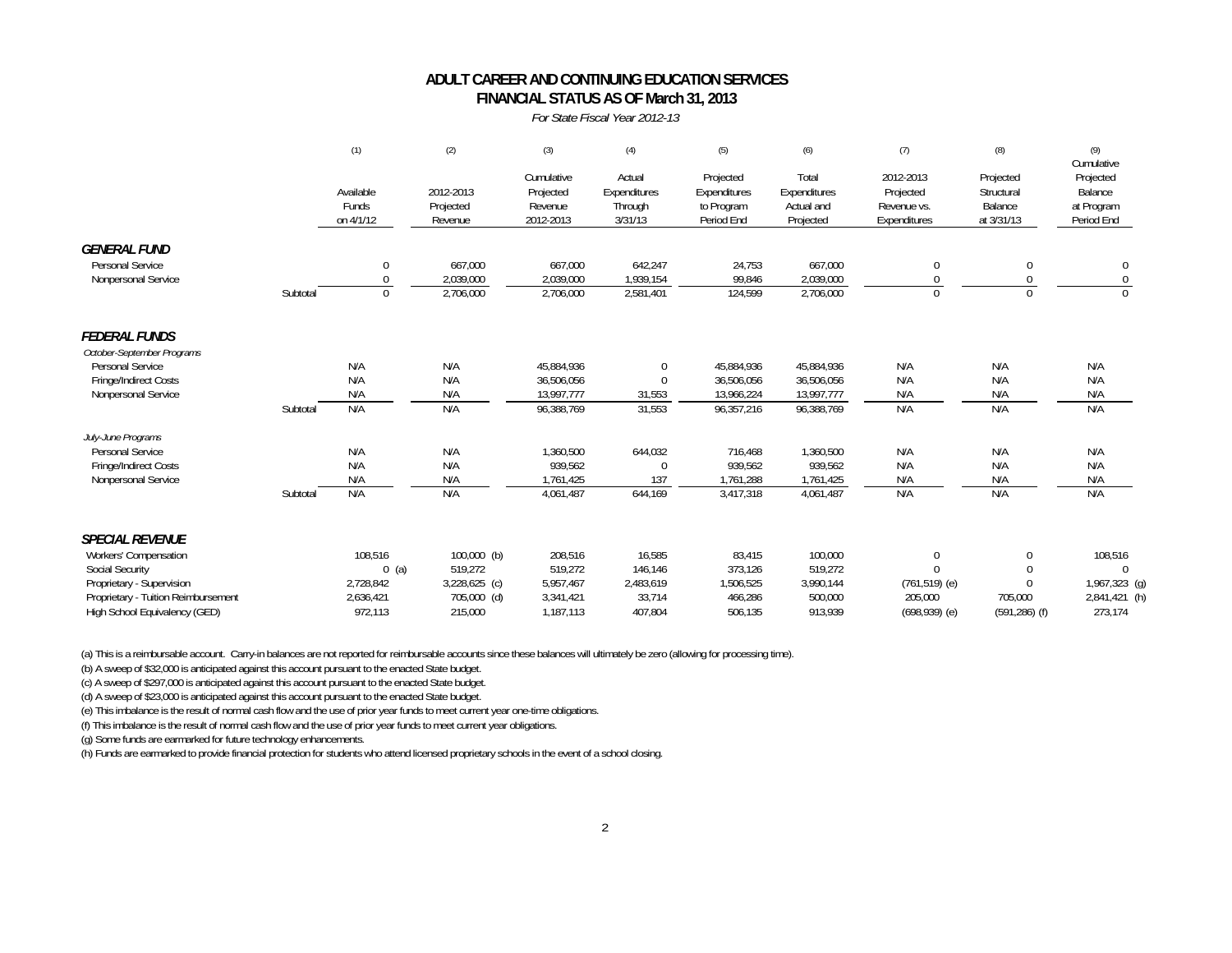#### **FINANCIAL STATUS AS OF March 31, 2013** *For State Fiscal Year 2012-13***PROFESSIONS**

|                                                     | (1)                             | (2)                               | (3)                                             | (4)                                          | (5)                                                   | (6)                                              | (7)                                                   | (8)                                              | (9)<br>Cumulative                                |
|-----------------------------------------------------|---------------------------------|-----------------------------------|-------------------------------------------------|----------------------------------------------|-------------------------------------------------------|--------------------------------------------------|-------------------------------------------------------|--------------------------------------------------|--------------------------------------------------|
|                                                     | Available<br>Funds<br>on 4/1/12 | 2012-2013<br>Projected<br>Revenue | Cumulative<br>Projected<br>Revenue<br>2012-2013 | Actual<br>Expenditures<br>Through<br>3/31/13 | Projected<br>Expenditures<br>to Program<br>Period End | Total<br>Expenditures<br>Actual and<br>Projected | 2012-2013<br>Projected<br>Revenue vs.<br>Expenditures | Projected<br>Structural<br>Balance<br>at 3/31/13 | Projected<br>Balance<br>at Program<br>Period End |
| <b>SPECIAL REVENUE</b><br>Office of the Professions | 3,276,350                       | 47,264,520 (a)                    | 50,540,870                                      | 36,168,554                                   | 5,617,367                                             | 41,785,921                                       | 5,478,599                                             | 6,089,599                                        | 8,754,949                                        |
| <b>E-Licensing Project</b>                          | 8,469,457 (b)                   |                                   | 8,469,457                                       | 2,171,214                                    | 28,786                                                | 2,200,000                                        | (2,200,000)                                           | 0                                                | 6,269,457                                        |

(a) A sweep of \$2,777,000 is anticipated against this account pursuant to the enacted State budget. (b) Represents the five-year cost of the E-Licensing project.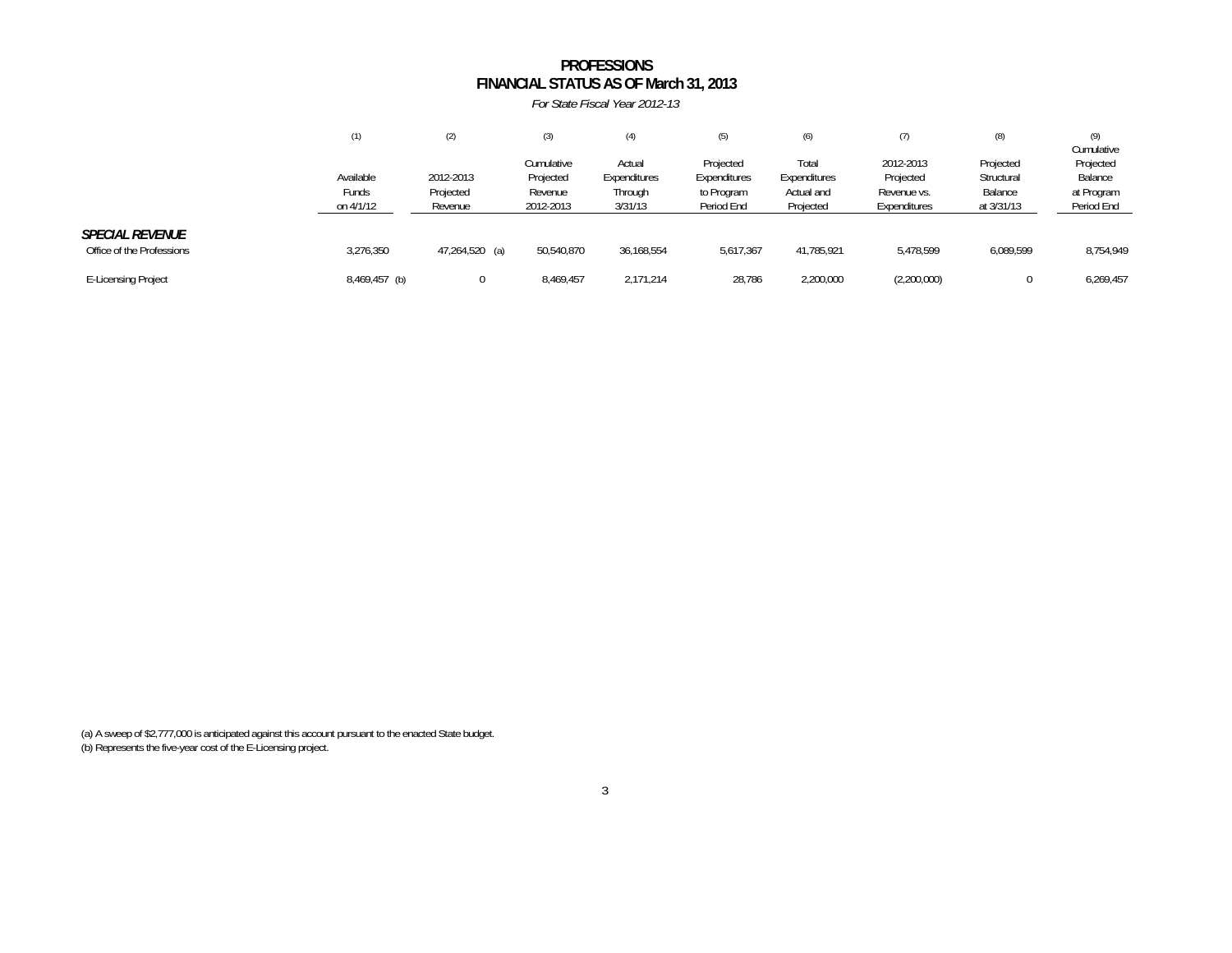### **FINANCIAL STATUS AS OF March 31, 2013 HIGHER EDUCATION**

*For State Fiscal Year 2012-13*

|                                                                                                                       |          | (1)                             | (2)                               | (3)                                             | (4)                                          | (5)                                                   | (6)                                              | (7)                                                   | (8)                                              | (9)<br>Cumulative                                |
|-----------------------------------------------------------------------------------------------------------------------|----------|---------------------------------|-----------------------------------|-------------------------------------------------|----------------------------------------------|-------------------------------------------------------|--------------------------------------------------|-------------------------------------------------------|--------------------------------------------------|--------------------------------------------------|
|                                                                                                                       |          | Available<br>Funds<br>on 4/1/12 | 2012-2013<br>Projected<br>Revenue | Cumulative<br>Projected<br>Revenue<br>2012-2013 | Actual<br>Expenditures<br>Through<br>3/31/13 | Projected<br>Expenditures<br>to Program<br>Period End | Total<br>Expenditures<br>Actual and<br>Projected | 2012-2013<br>Projected<br>Revenue vs.<br>Expenditures | Projected<br>Structural<br>Balance<br>at 3/31/13 | Projected<br>Balance<br>at Program<br>Period End |
| <i><b>GENERAL FUND</b></i><br>Personal Service<br>Nonpersonal Service                                                 |          | $\bf{0}$<br>$\mathbf{0}$        | 2,357,204<br>301,964              | 2,357,204<br>301,964                            | 2,341,382<br>301,964                         | 15,822<br>(0)                                         | 2,357,204<br>301,964                             | $\mathbf 0$<br>$\Omega$                               | 0<br>0                                           | 0                                                |
| Tenured Teacher Hearings NPS (a)                                                                                      | Subtotal | 0<br>$\mathbf{0}$               | 3,601,832<br>6,261,000            | 3,601,832<br>6,261,000                          | 1,434,186<br>4,077,532                       | 2,167,646<br>2,183,468                                | 3,601,832<br>6,261,000                           | $\Omega$                                              | 0<br>(b)<br>$\mathbf 0$                          | $\mathbf 0$<br>$\Omega$                          |
| <i><b>FEDERAL FUNDS</b></i><br>July-June Programs<br>Personal Service<br>Fringe/Indirect Costs<br>Nonpersonal Service | Subtotal | N/A<br>N/A<br>N/A<br>N/A        | N/A<br>N/A<br>N/A<br>N/A          | 919,993<br>270,503<br>264,005<br>1,454,501      | 525,298<br>525,298                           | 394,695<br>270,503<br>264,005<br>929,203              | 919,993<br>270,503<br>264,005<br>1,454,501       | N/A<br>N/A<br>N/A<br>N/A                              | N/A<br>N/A<br>N/A<br>N/A                         | N/A<br>N/A<br>N/A<br>N/A                         |
| <b>SPECIAL REVENUE</b><br>Office of Teacher Certification                                                             |          | 3,048,118                       | $6,800,000$ (c)                   | 9,848,118                                       | 6,431,778                                    | 566,112                                               | 6,997,890                                        | $(197, 890)$ (e)                                      | 4,110                                            | 2,850,228                                        |
| Regents Accreditation of Teacher Education                                                                            |          | 83,891                          | $31,000$ (d)                      | 114,891                                         | 50,000                                       | 35,830                                                | 85,830                                           | $(54,830)$ (e)                                        | 31,000                                           | 29,061                                           |

(a) Based on 3020-a law changes, new claims for cases begun after 4/1/12 will be the first claims paid from this appropriation.

(b) A cumulative deficit of \$9 million is projected by the end of the year as a result of continued underfunding of prior year claims for the Tenured Teacher Hearing program.

(c) A sweep of \$861,000 is anticipated against this account pursuant to the enacted State budget.

(d) A sweep of \$21,000 is anticipated against this account pursuant to the enacted State budget.

(e) This imbalance is the result of the use of prior year funds to meet current year one-time obligations.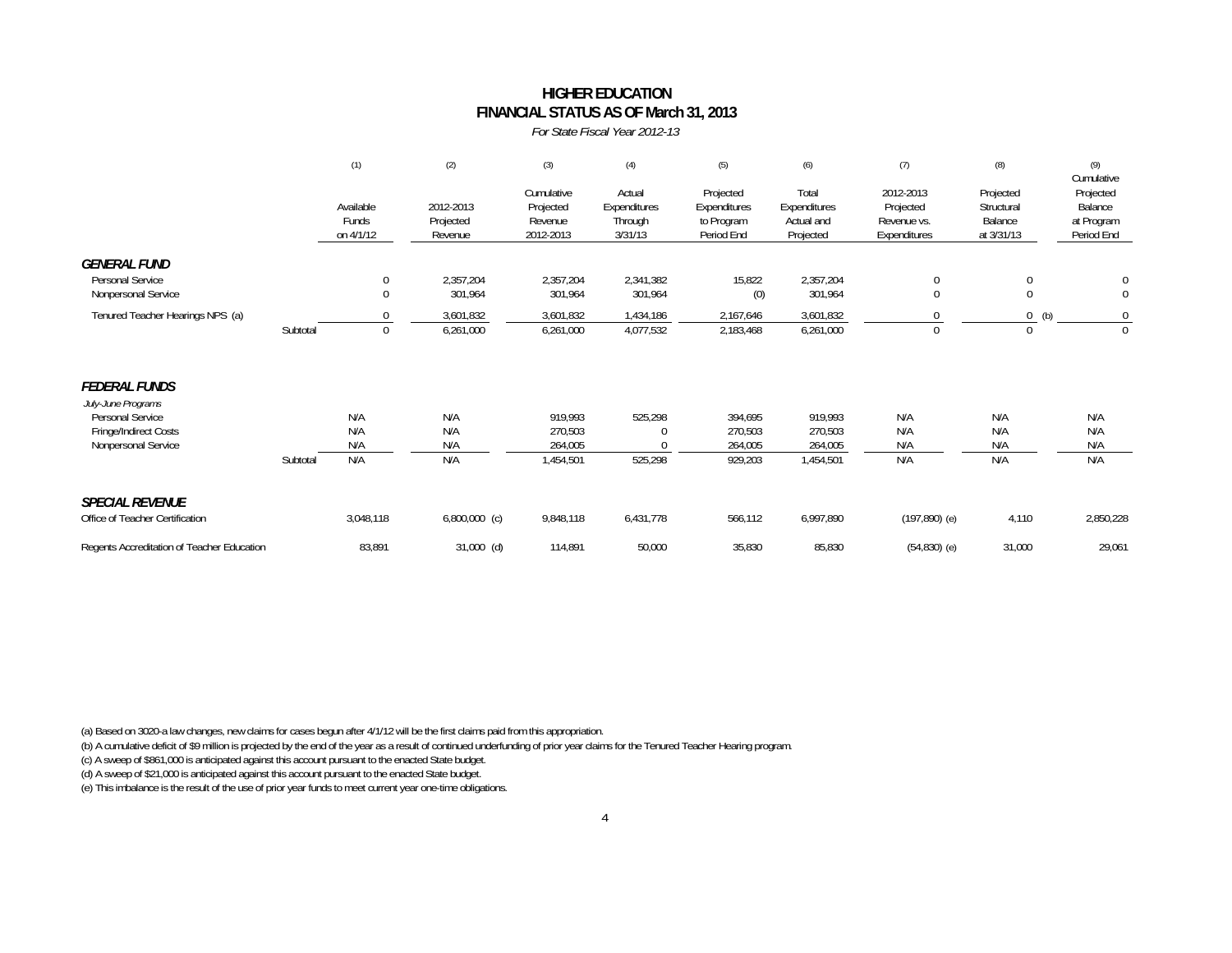### **FINANCIAL STATUS AS OF March 31, 2013 OFFICE OF P-12**

#### *For State Fiscal Year 2012-13*

|                                                                       |          | (1)                             | (2)                                   | (3)                                             | (4)                                          | (5)                                                   | (6)                                              | (7)                                                   | (8)                                              | (9)<br>Cumulative                                |
|-----------------------------------------------------------------------|----------|---------------------------------|---------------------------------------|-------------------------------------------------|----------------------------------------------|-------------------------------------------------------|--------------------------------------------------|-------------------------------------------------------|--------------------------------------------------|--------------------------------------------------|
|                                                                       |          | Available<br>Funds<br>on 4/1/12 | 2012-2013<br>Projected<br>Revenue     | Cumulative<br>Projected<br>Revenue<br>2012-2013 | Actual<br>Expenditures<br>Through<br>3/31/13 | Projected<br>Expenditures<br>to Program<br>Period End | Total<br>Expenditures<br>Actual and<br>Projected | 2012-2013<br>Projected<br>Revenue vs.<br>Expenditures | Projected<br>Structural<br>Balance<br>at 3/31/13 | Projected<br>Balance<br>at Program<br>Period End |
| <b>GENERAL FUND</b><br><b>Personal Service</b><br>Nonpersonal Service | Subtotal | $\mathbf 0$<br>0<br>$\mathbf 0$ | 15,301,000<br>9,210,000<br>24,511,000 | 15,301,000<br>9,210,000<br>24,511,000           | 14,405,063<br>6,959,357<br>21,364,420        | 895,937<br>2,250,643<br>3,146,581                     | 15,301,000<br>9,210,000<br>24,511,000            | $\mathbf{0}$<br>$\mathbf{0}$<br>$\Omega$              | 0<br>0<br>$\Omega$                               | $\mathbf 0$<br>$\mathbf 0$<br>$\mathbf 0$        |
| <b>FEDERAL FUNDS</b><br>October-September Programs                    |          |                                 |                                       |                                                 |                                              |                                                       |                                                  |                                                       |                                                  |                                                  |
| Personal Service                                                      |          | N/A                             | N/A                                   | 2,962,984                                       | 1.171.739                                    | 1,791,245                                             | 2,962,984                                        | N/A                                                   | N/A                                              | N/A                                              |
| Fringe/Indirect Costs                                                 |          | N/A                             | N/A                                   | 2,258,895                                       | 416,441                                      | 1,842,454                                             | 2,258,895                                        | N/A                                                   | N/A                                              | N/A                                              |
| Nonpersonal Service                                                   | Subtotal | N/A<br>N/A                      | N/A<br>N/A                            | 5.501.279<br>10,723,158                         | 400,256<br>1,988,436                         | 5,101,023<br>8,734,722                                | 5,501,279<br>10,723,158                          | N/A<br>N/A                                            | N/A<br>N/A                                       | N/A<br>N/A                                       |
|                                                                       |          |                                 |                                       |                                                 |                                              |                                                       |                                                  |                                                       |                                                  |                                                  |
| July-June Programs (a)<br><b>Personal Service</b>                     |          | N/A                             | N/A                                   | 27,827,955                                      | 9,895,424                                    | 17,932,531                                            | 27,827,955                                       | N/A                                                   | N/A                                              | N/A                                              |
| Fringe/Indirect Costs                                                 |          | N/A                             | N/A                                   | 25,943,215                                      | 5,834,325                                    | 20,108,890                                            | 25,943,215                                       | N/A                                                   | N/A                                              | N/A                                              |
| Nonpersonal Service                                                   |          | N/A                             | N/A                                   | 127,776,670                                     | 11,356,566                                   | 116,420,104                                           | 127,776,670                                      | N/A                                                   | N/A                                              | N/A                                              |
|                                                                       | Subtotal | N/A                             | N/A                                   | 181,547,840                                     | 27,086,316                                   | 154,461,524                                           | 181,547,840                                      | N/A                                                   | N/A                                              | N/A                                              |
| <b>SPECIAL REVENUE</b>                                                |          |                                 |                                       |                                                 |                                              |                                                       |                                                  |                                                       |                                                  |                                                  |
| State School for the Blind at Batavia                                 |          | $0$ (b)                         | 10,019,549                            | 10,019,549                                      | 7,775,672                                    | 2,243,877                                             | 10,019,549                                       | 0                                                     | 0                                                | $\mathbf 0$                                      |
| State School for the Deaf at Rome                                     |          | $0$ (b)                         | 9,640,670                             | 9.640.670                                       | 6,067,100                                    | 3,573,570                                             | 9,640,670                                        | $\mathbf 0$                                           | $\Omega$                                         | $\mathbf 0$                                      |

(a) Includes Race to the Top funding for both P-12 and Higher Ed.

(b) This is a reimbursable account. Carry-in balances are not reported for reimbursable accounts since these balances will ultimately be zero (allowing for processing time).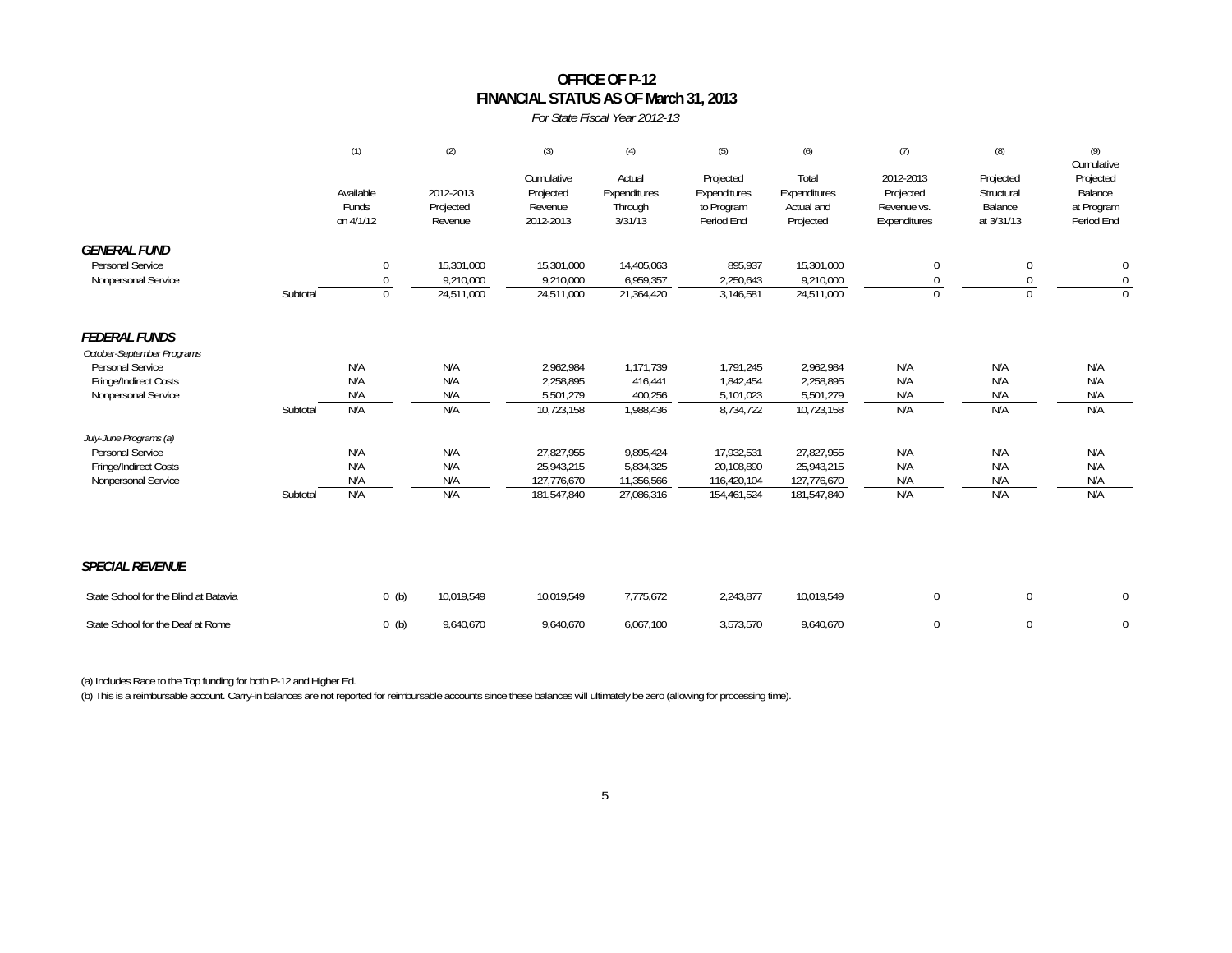## **CULTURAL EDUCATIONFINANCIAL STATUS AS OF March 31, 2013**

*For State Fiscal Year 2012-13*

|                                                                                                                                                                                                                                                                                                                                                                                                                                                  |          | (1)                                                                                                                    | (2)                                                                                                                      | (3)                                                                                                                   | (4)                                                                                                                | (5)                                                                                                        | (6)                                                                                                                  | (7)                                                                                                                                                | (8)                                                                                                           | (9)                                                                                                         |
|--------------------------------------------------------------------------------------------------------------------------------------------------------------------------------------------------------------------------------------------------------------------------------------------------------------------------------------------------------------------------------------------------------------------------------------------------|----------|------------------------------------------------------------------------------------------------------------------------|--------------------------------------------------------------------------------------------------------------------------|-----------------------------------------------------------------------------------------------------------------------|--------------------------------------------------------------------------------------------------------------------|------------------------------------------------------------------------------------------------------------|----------------------------------------------------------------------------------------------------------------------|----------------------------------------------------------------------------------------------------------------------------------------------------|---------------------------------------------------------------------------------------------------------------|-------------------------------------------------------------------------------------------------------------|
|                                                                                                                                                                                                                                                                                                                                                                                                                                                  |          | Available<br>Funds<br>on 4/1/12                                                                                        | 2012-2013<br>Projected<br>Revenue                                                                                        | Cumulative<br>Projected<br>Revenue<br>2012-2013                                                                       | Actual<br>Expenditures<br>Through<br>3/31/13                                                                       | Projected<br>Expenditures<br>to Program<br>Period End                                                      | Total<br>Expenditures<br>Actual and<br>Projected                                                                     | 2012-2013<br>Projected<br>Revenue vs.<br>Expenditures                                                                                              | Projected<br>Structural<br>Balance<br>at 3/31/13                                                              | Cumulative<br>Projected<br>Balance<br>at Program<br>Period End                                              |
| <b>GENERAL FUND</b><br>Personal Service<br>Nonpersonal Service                                                                                                                                                                                                                                                                                                                                                                                   | Subtotal | $\Omega$<br>$\theta$<br>$\Omega$                                                                                       | 388,000<br>133,000<br>521,000                                                                                            | 388,000<br>133,000<br>521,000                                                                                         | 275,366<br>104,298<br>379,664                                                                                      | 112,634<br>28,702<br>141,336                                                                               | 388,000<br>133,000<br>521,000                                                                                        | 0<br>$\Omega$                                                                                                                                      | 0<br>$\Omega$<br>$\Omega$                                                                                     | 0<br>$\mathbf 0$<br>$\Omega$                                                                                |
| <b>FEDERAL FUNDS</b><br>October-September Programs<br>Personal Service<br>Fringe/Indirect Costs<br>Nonpersonal Service                                                                                                                                                                                                                                                                                                                           | Subtotal | N/A<br>N/A<br>N/A<br>N/A                                                                                               | N/A<br>N/A<br>N/A<br>N/A                                                                                                 | 3,337,338<br>2,154,970<br>1,141,240<br>6,633,548                                                                      | 668,728<br>576<br>$\mathbf{0}$<br>669,304                                                                          | 2,668,610<br>2,154,394<br>1,141,240<br>5,964,244                                                           | 3,337,338<br>2,154,970<br>1,141,240<br>6,633,548                                                                     | N/A<br>N/A<br>N/A<br>N/A                                                                                                                           | N/A<br>N/A<br>N/A<br>N/A                                                                                      | N/A<br>N/A<br>N/A<br>N/A                                                                                    |
| <b>SPECIAL REVENUE</b><br><b>Cultural Education Account</b><br>Office of Cultural Education-Operations<br><b>Local Government Records</b><br>Management Improvement Fund<br>Records Management Program<br>Cultural Resource Survey Account<br><b>Education Museum Account</b><br><b>Education Archives Account</b><br><b>Education Library Account</b><br><b>Grants and Bequests</b><br>Archives Partnership Trust<br>Summer School for the Arts |          | (11, 918, 633)<br>$0$ (a)<br>1,086,237<br>$0$ (c)<br>255,117<br>139,623<br>123,546<br>251,951<br>120,825 (e)<br>22,861 | 29,800,000<br>3,704,980 (b)<br>1,700,000<br>7,553,475<br>2,200,000<br>12,000<br>60,000<br>$\Omega$<br>559,538<br>657,990 | 17,881,367<br>3,704,980<br>2,786,237<br>7,553,475<br>2,455,117<br>151,623<br>183,546<br>251,951<br>680,363<br>680,851 | 25,099,428<br>2,403,411<br>1,411,504<br>3,739,856<br>1,663,629<br>62,101<br>98,841<br>82,840<br>464,903<br>568,938 | 1,869,451<br>962,057<br>547,099<br>3,813,619<br>650,356<br>27,899<br>21,159<br>158,311<br>94,165<br>89,052 | 26,968,879<br>3,365,468<br>1,958,603<br>7,553,475<br>2,313,985<br>90,000<br>120,000<br>241,151<br>559,068<br>657,990 | 2,831,121<br>339.512<br>$(258, 603)$ (d)<br>$\Omega$<br>$(113,985)$ (d)<br>$(78,000)$ (d)<br>$(60,000)$ (d)<br>$(241, 151)$ (d)<br>470<br>$\Omega$ | 2,831,121<br>339,512<br>24,551<br>$\Omega$<br>2,200,000<br>12,000<br>60,000<br>$\Omega$<br>470<br>$\mathbf 0$ | (9,087,512)<br>339,512<br>827,634<br>$\Omega$<br>141,132<br>61,623<br>63,546<br>10,800<br>121,295<br>22,861 |

(a) The Local Government Records Management account carry-in is not reported because the revenue in this account supports both the administrative costs reported here and a larger Aid to Localities grant program, not reflec (b) A sweep of \$822,000 is anticipated against this account pursuant to the enacted State budget.

(c) This is a reimbursable account. Carry-in balances are not reported for reimbursable accounts since these balances will ultimately be zero (allowing for processing time).

(d) This imbalance is the result of the use of prior year funds to meet current year one-time obligations.

(e) Excludes endowment funds.